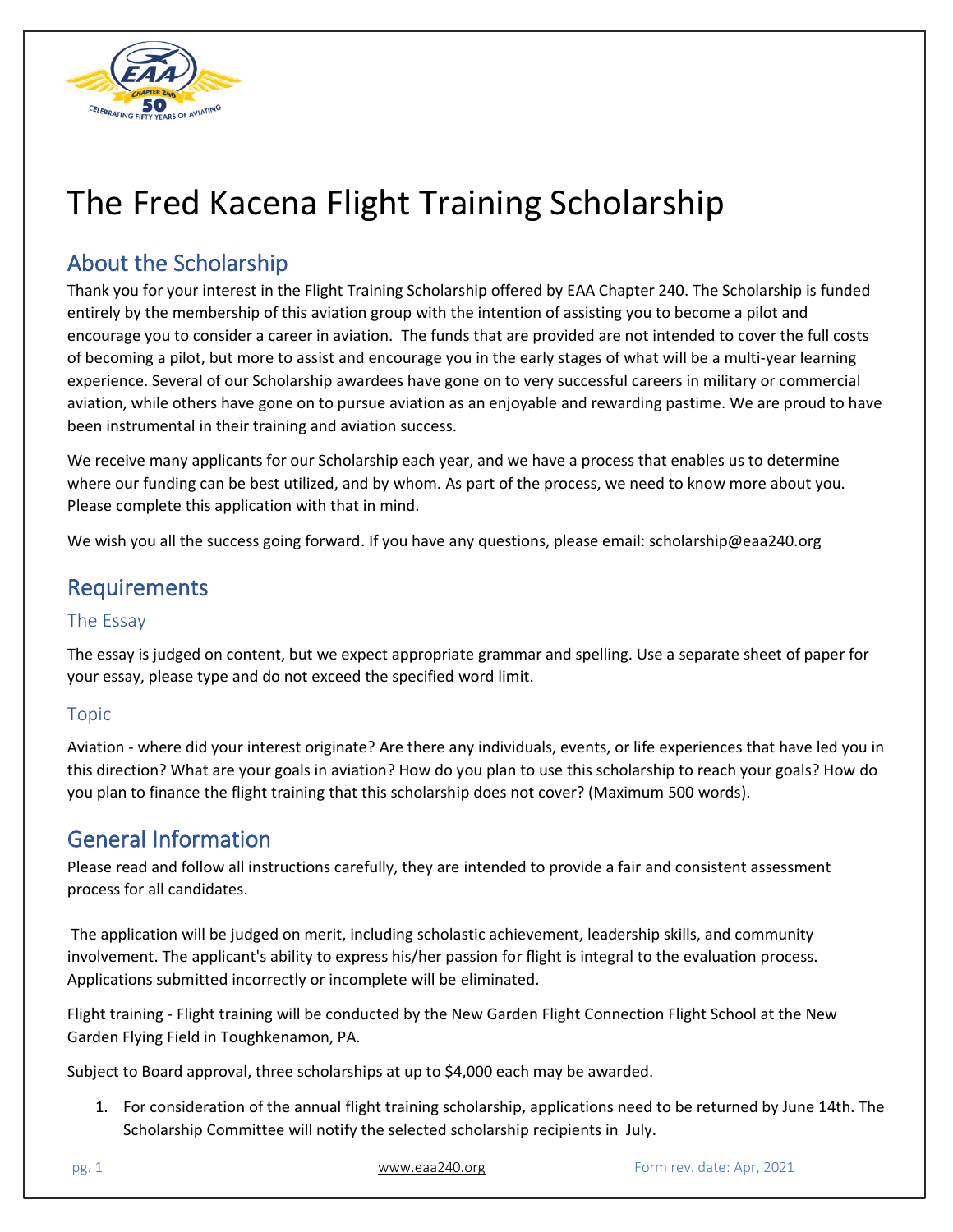

- 2. Applications MUST be mailed to: EAA Chapter 240. Attn: The Fred Kacena Flight Training Scholarship P.O. Box 240, Toughkenamon, PA 19374. (Mail only please, no personal delivery).
- 3. Applicants must be between the ages of 16 and 23 on the first day of June of the current year.
- 4. Applicants are required to be able to be vetted by the TSA regarding US citizenship.
- 5. Applicants are required to read, write and speak English to FAA standards.
- 6. Applicants must submit two letters of reference
- 7. Scholarship recipients are required to begin flight training by August of the award year.
- 8. Successful applicants will join EAA240 as a member and provide 10 supervised volunteer hours to the Chapter operations.
- 9. Unused training funds remaining after 12 months of the award will be returned to EAA Chapter 240.
- 10. A scholarship recipient may apply and be awarded the scholarship for a maximum of two years.
- 11. Scholarship recipients are required to sign a Release of Liability form before any flight training will commence (for minors, the parent(s) or guardian(s) must sign).
- 12. There are three parts to this application: Please print the form and complete it legibly. Mail the original completed application with accompanying documents, to EAA Chapter 240 at the above address. If you would like to receive notification of receipt, please include a self-addressed, stamped envelope when submitting your application. The notification of receipt will only verify we have received your application. It is your responsibility to make sure your application is complete.
	- 1. PART ONE: Contact Information
	- 2. PART TWO: Personal and educational information
	- 3. PART THREE: One essay (see above)

13. All decisions made by The Scholarship Committee are final.

14. All materials will become the property of The Scholarship Committee and will not be returned.

By signing my initials below, I certify that I have read, understand, and agree to the above instructions.

\_\_\_\_\_\_\_ (initials)

I hereby certify that all information contained in this application is correct to the best of my knowledge. I understand that any information found to be false or misleading will result in my application being withdrawn from the selection process. By signing this document, I also give consent for The Fred Kacena Flight Training Scholarship Committee to verify any and all information, including contact information and / or school information.

| <b>Applicant's Signature</b> |  | Date. |
|------------------------------|--|-------|
|------------------------------|--|-------|

pg. 2 **[www.eaa240.org](http://www.eaa240.org/) Form rev. date: Apr, 2021**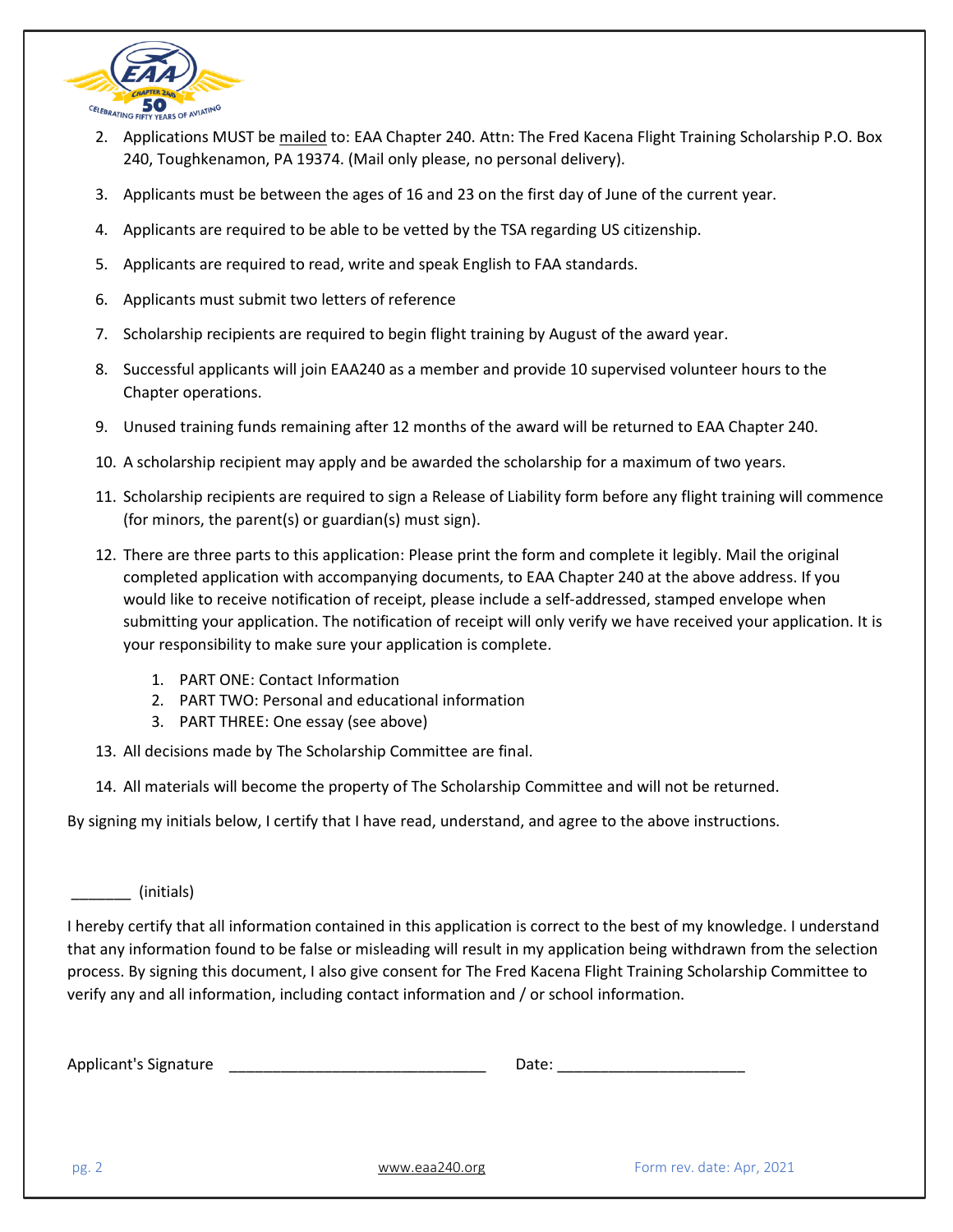

# 1. Contact Information

### Name

| 19411C                       |                                                                                                                                                                                                                                                                                                                                                                                           |                |      |                           |  |
|------------------------------|-------------------------------------------------------------------------------------------------------------------------------------------------------------------------------------------------------------------------------------------------------------------------------------------------------------------------------------------------------------------------------------------|----------------|------|---------------------------|--|
| First                        | Middle                                                                                                                                                                                                                                                                                                                                                                                    | Last           |      | Preferred                 |  |
|                              |                                                                                                                                                                                                                                                                                                                                                                                           |                |      |                           |  |
| Date of Birth: (mm/dd/yyyy): | <u> 1989 - Johann Stein, mars et al. 1989 - Ann an Indian Stein Berlin and Stein Berlin and Stein Berlin and Stein</u>                                                                                                                                                                                                                                                                    |                |      |                           |  |
| Gender:<br>M F               |                                                                                                                                                                                                                                                                                                                                                                                           |                |      |                           |  |
| Permanent Address:           |                                                                                                                                                                                                                                                                                                                                                                                           |                |      |                           |  |
| <b>Street</b>                |                                                                                                                                                                                                                                                                                                                                                                                           |                |      |                           |  |
| City                         | State:                                                                                                                                                                                                                                                                                                                                                                                    |                | Zip: |                           |  |
|                              |                                                                                                                                                                                                                                                                                                                                                                                           |                |      |                           |  |
|                              | Mailing Address (if different than above):                                                                                                                                                                                                                                                                                                                                                |                |      |                           |  |
| Street:                      |                                                                                                                                                                                                                                                                                                                                                                                           |                |      |                           |  |
| City:                        | State:                                                                                                                                                                                                                                                                                                                                                                                    |                | Zip: |                           |  |
|                              | Best phone #: _____________________________                                                                                                                                                                                                                                                                                                                                               |                |      |                           |  |
|                              | If applicant is under age 18, please complete the following:                                                                                                                                                                                                                                                                                                                              |                |      |                           |  |
|                              | Name of Parent or Legal Guardian: [1986] [1988] [1988] [1988] [1988] [1988] [1988] [1988] [1988] [1988] [1988]                                                                                                                                                                                                                                                                            |                |      |                           |  |
| <b>Mailing Address:</b>      |                                                                                                                                                                                                                                                                                                                                                                                           |                |      |                           |  |
| Street:                      |                                                                                                                                                                                                                                                                                                                                                                                           |                |      |                           |  |
| City:                        |                                                                                                                                                                                                                                                                                                                                                                                           | State:         | Zip: |                           |  |
|                              | Parent or Guardian Permission: I/We the parent(s) and/or legal guardian(s) of the applicant understand all of the<br>criteria and intentions associated with this scholarship application and hereby give our consent for our minor child,<br>to compete in the Flight Training Scholarship process. I/We also [15] [16] to compete in the Flight Training Scholarship process. I/We also |                |      |                           |  |
| receive this scholarship.    | understand that EAA Chapter 240 will bear no liability during the instructional phase of training should the applicant                                                                                                                                                                                                                                                                    |                |      |                           |  |
|                              |                                                                                                                                                                                                                                                                                                                                                                                           |                |      |                           |  |
|                              |                                                                                                                                                                                                                                                                                                                                                                                           |                |      |                           |  |
| pg. 3                        |                                                                                                                                                                                                                                                                                                                                                                                           | www.eaa240.org |      | Form rev. date: Apr, 2021 |  |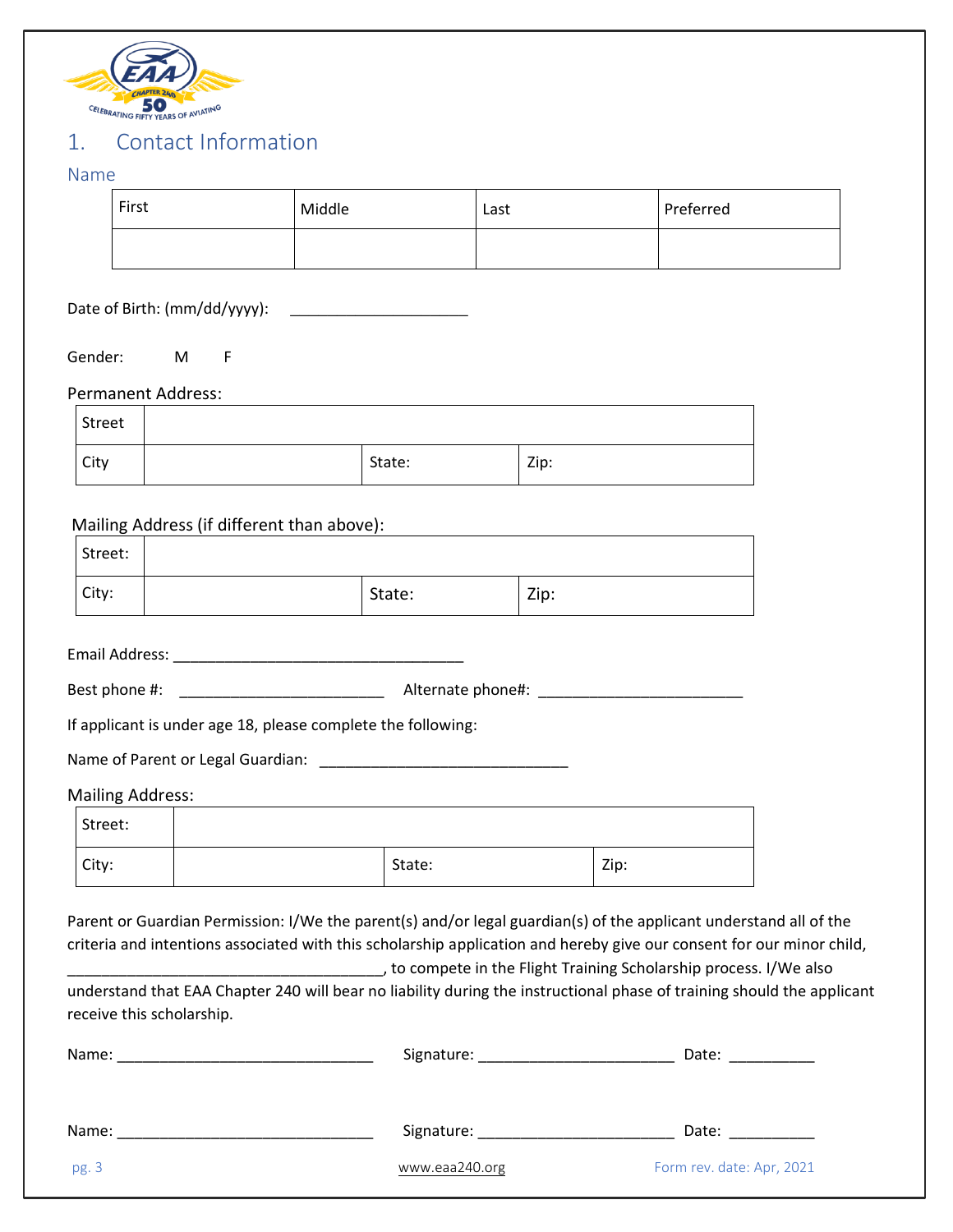

#### 2. Personal & Educational Profile

| Are you currently enrolled in school? YES NO |    |                        |    |     |   |   |
|----------------------------------------------|----|------------------------|----|-----|---|---|
| If yes, name of school:                      |    |                        |    |     |   |   |
| Highest grade completed (circle one):        |    |                        |    |     |   |   |
| High School: 9                               | 10 | - 11                   | 12 |     |   |   |
| College or Other Post-Secondary School:      |    |                        |    | 1 2 | 3 | 4 |
| GPA:                                         |    | Based upon what scale: |    |     |   |   |

(Note: please attach some form of official documentation to verify your GPA, i.e. transcript, report card, etc. If your school is unable to provide your transcripts directly to you, please have them sel1f to the address for the scholarship committee.)

List your involvement in the following activities within the past several years: school clubs, sports teams, community service, volunteer activities, and/or work experience below. Use additional pages if necessary. If you have no extracurricular involvement, please give the name and telephone number of your guidance counselor or a faculty member who knows you well:

Name: \_\_\_\_\_\_\_\_\_\_\_\_\_\_\_\_\_\_\_\_\_\_\_\_\_\_\_\_\_\_\_\_\_ Phone #: \_\_\_\_\_\_\_\_\_\_\_\_\_\_\_\_\_\_

| <b>Activity</b> | Length of<br>Involvement | <b>Position/Title/Role</b> | <b>Contact Name and</b><br><b>Phone Number</b> |
|-----------------|--------------------------|----------------------------|------------------------------------------------|
|                 |                          |                            |                                                |
|                 |                          |                            |                                                |
|                 |                          |                            |                                                |
|                 |                          |                            |                                                |
|                 |                          |                            |                                                |
|                 |                          |                            |                                                |
|                 |                          |                            |                                                |
|                 |                          |                            |                                                |